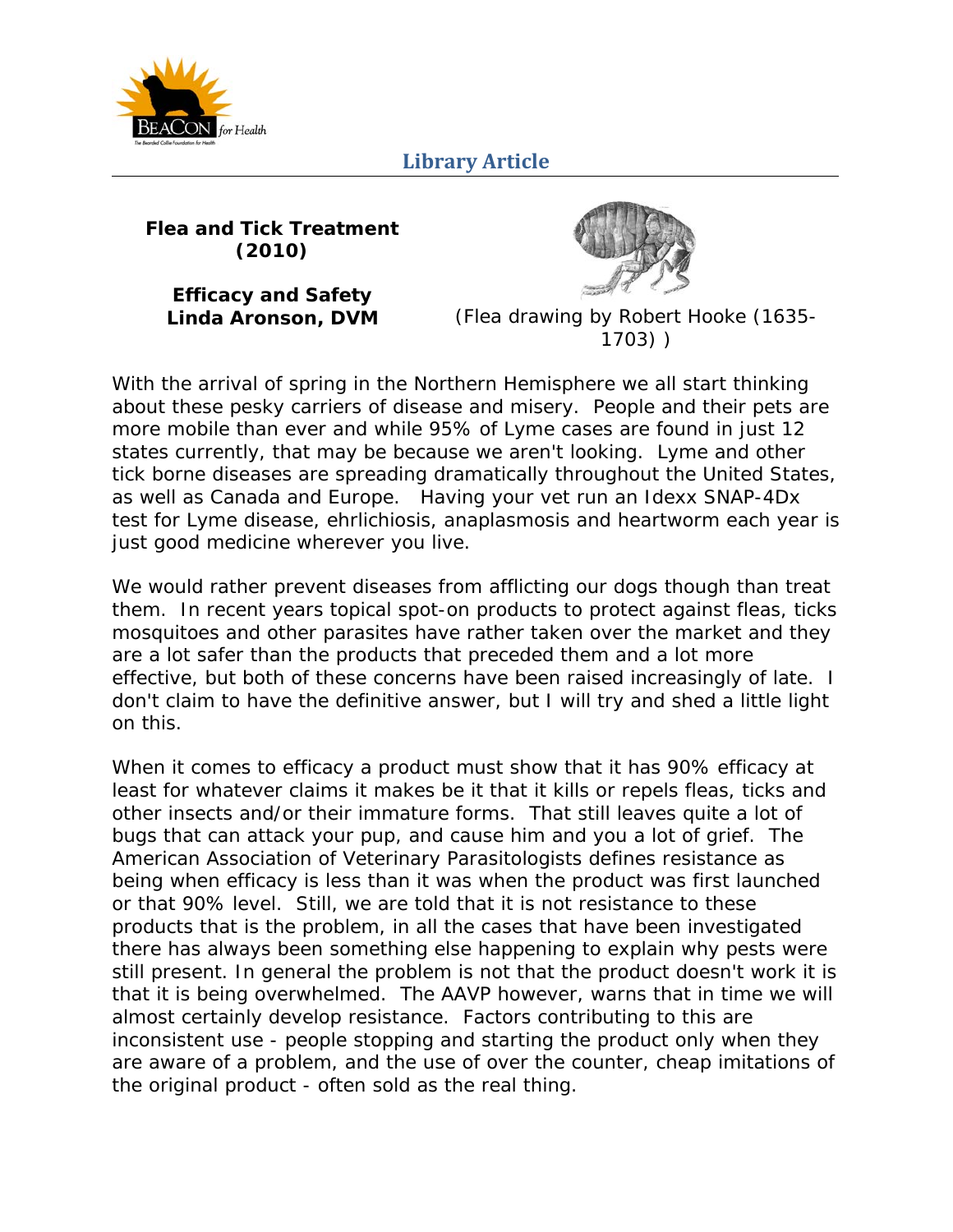

A single female flea can lay 40 to 50 eggs a day. Most of the spot ons do not kill the eggs because they aren't on the dog. In a warm environment they hang out in the soft furnishings, carpets or the cracks in the hardwood floor, mature and when ready reinfest the dog. While the advertisements may lull us into thinking we put the stuff on and the problem disappears I hate to break the news, but we need to wash the dogs' bedding and toys, we have to vacuum, and we probably should think seriously about treating the environment. Insect growth regulators (IGRs) such as nylar and methoprene prevent flea eggs and larvae from ever reaching adulthood, so they never bite or reproduce.

Outside we can remove habitat for fleas and ticks and apply diatomaceous earth (DE) which breaks through the insects' outer layer and causes them to lose liquid which is absorbed by the DE and kills the insect. Unfortunately, DE is very irritating to mammalian lungs if we breath it in, so it is important when laying this product that we wear dust masks and goggles and don't let our animals in to the treated area until it has completely settled. It is also important to use the USDA certified food grade DE and not the crystalline silicate sold for use in pools.

A couple of others points may be useful to consider when thinking about efficacy. Often we are grossed out when we discover we have fleas and ticks. We go ahead and put the spot-on on the dog, but we are still anxious about the dog being around the kids, whether he slept under the baby's crib, or in the humans' beds or on the furniture. So we exclude him from those spots. The trouble is he was there while his flea army was building or his ticks were gorging and dropping off to lay their eggs. When the next crop of insects matures with no other warm body to feast on it may just be the baby or our ankles that they latch on to. The dog rolling on the carpet spreads the product into his personal environment, and he is protected while the humans aren't. The other thing, which may seem so obvious, but needs to be said, those little tubes are fiddly, and I know I have trouble penetrating the tube on occasion. Some people think they applied the contents whereas the seal was never broken. Given the price of these products an expensive mistake in more ways than one.

While the dog rolling and spreading the spot-on product into his environment helps with control of eggs and larvae there, it adds to our concerns about the safety of these products. The Environmental Protection Agency (EPA) regulates topical pet treatments. It has reported that the number of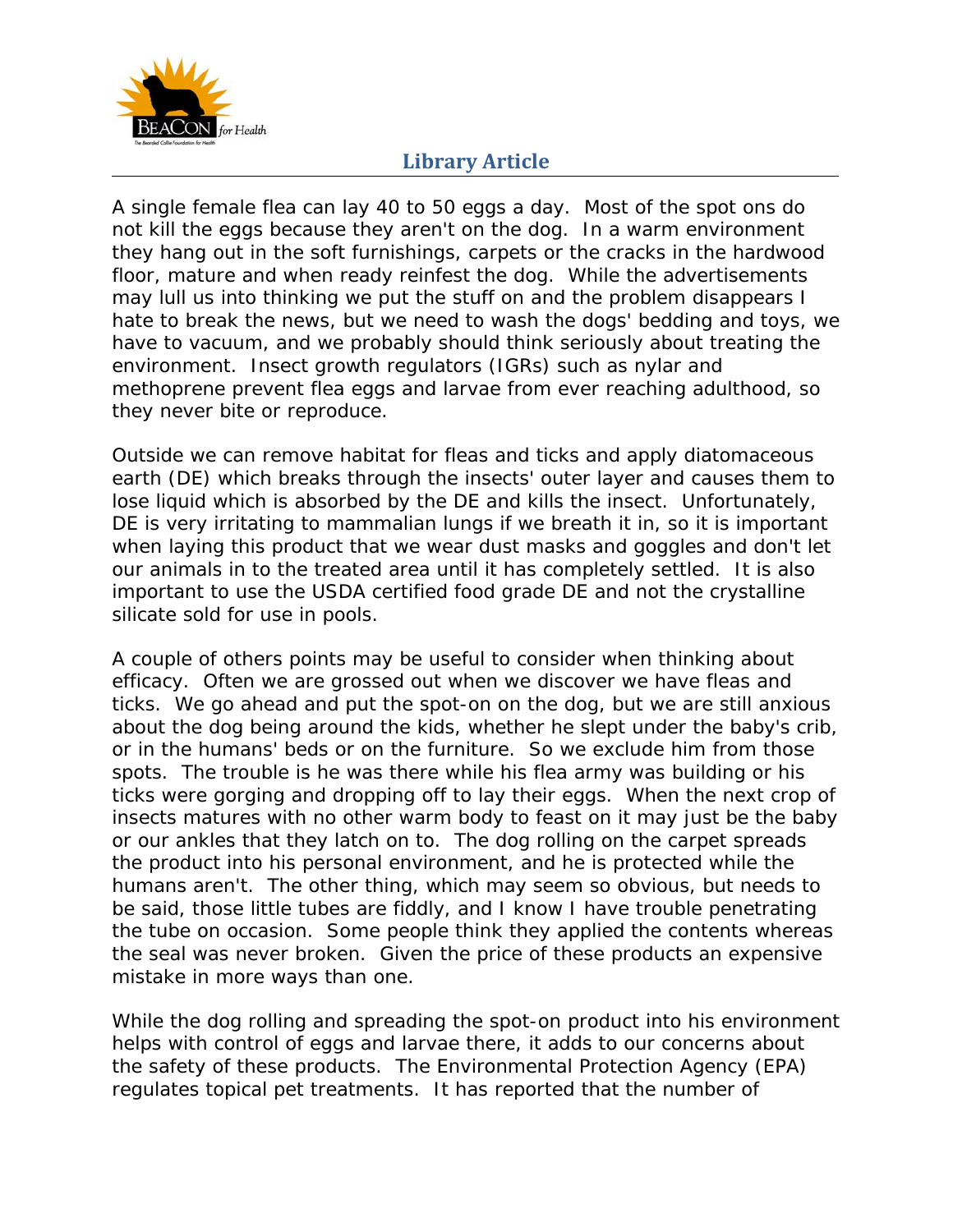

negative incidents stemming from spot-on flea and tick treatments increased 53% to 44,263 in 2008 from the previous year. As a result of the increase, the EPA has said that it is intensifying its evaluation of the safety of spot-on products. It should be pointed out that the EPA does not differentiate between the different products by name. As yet it is unclear why there has been this sudden leap, when they have been the treatment of choice for more than a decade. The adverse effects are mostly skin irritations - hot spots and burns, but also include seizures and other serious problems and sometimes even death.

One big problem has been with people applying products labeled for dogs only to cats, or even when the family cat spends too much time with a treated dog. If there is any good news most of the time the problem results from misapplication of the product - so do read the instructions before using it and make sure you understand them as the various spot-ons are all slightly different. In particular pay attention to the age of the animal - many products aren't safe for the very young, pregnant, nursing or the geriatric set - and the weight range for the product you have. The other time problems are more likely is where the dog has a preexisting health problem. The trouble is that the reaction to the spot-on may be the first indication of that problem.

Also be very careful not to apply a smorgasbord of different chemicals for protection against a range of parasites without consulting your vet. Those chemicals can interact and cause serious consequences. If your dog is heavily infested with fleas it is a good idea to reduce the load and check that the dog is not severely anemic before applying a spot-on. Give a product like Capstar kills all the fleas on the dog in about 30 minutes or Comfortis which starts killing fleas within 30 minutes and protects your dog from fleas for a month.

Of course everything comes with a price - side effects of Comfortis are most commonly vomiting, but also include depression/lethargy, decreased appetite, incoordination, diarrhea, itching, trembling, excessive salivation and seizures. If used with extra label ivermectin some dogs have experienced trembling/twitching, salivation /drooling, seizures, incoordination, excessive dilation of pupils, blindness and disorientation. I hasten to add that these reactions are extremely rare. Capstar by contrast has virtually no side effects, can be used with pregnant bitches and puppies over 4 weeks of age, but has virtually no residual action.